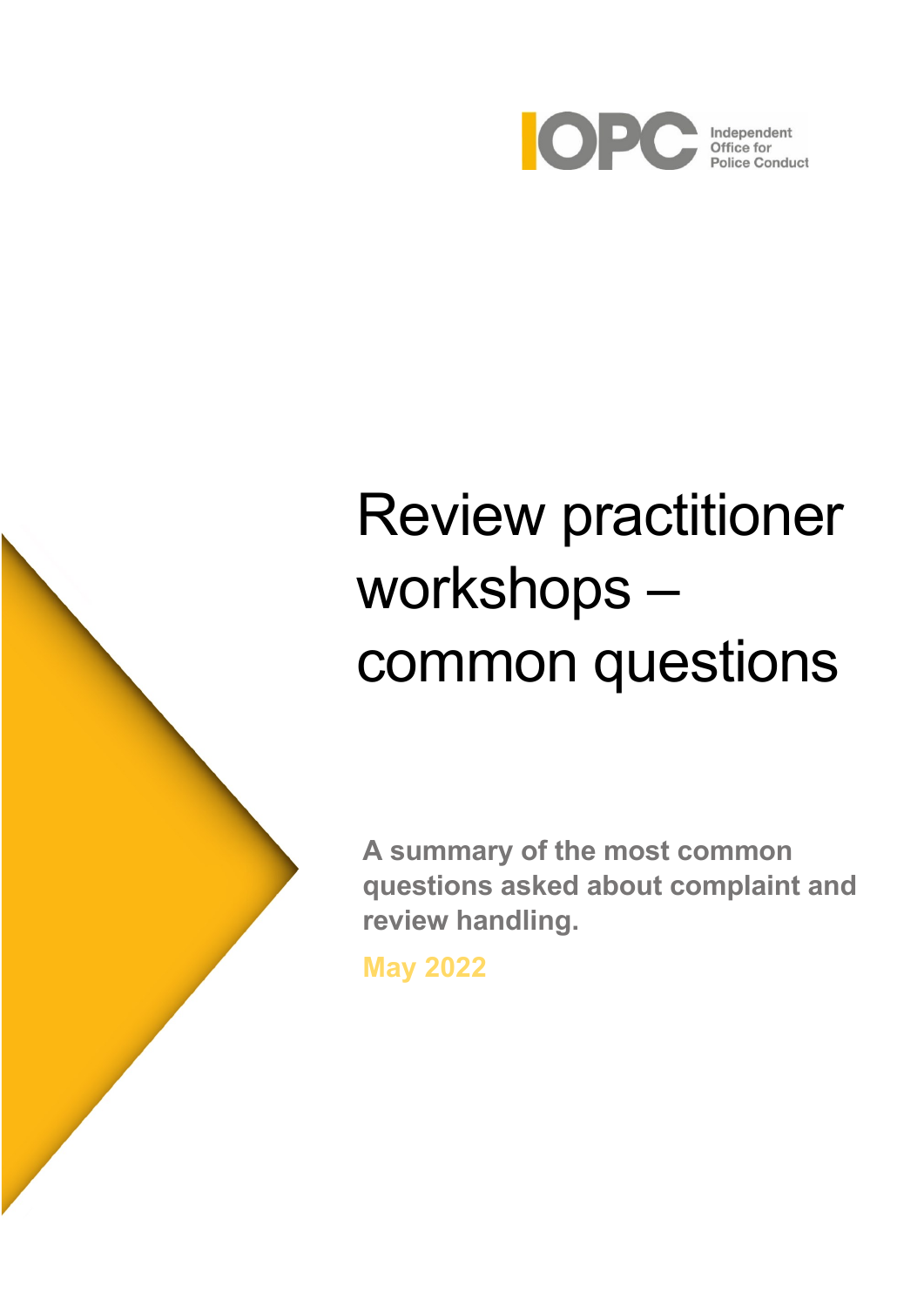# **Contents**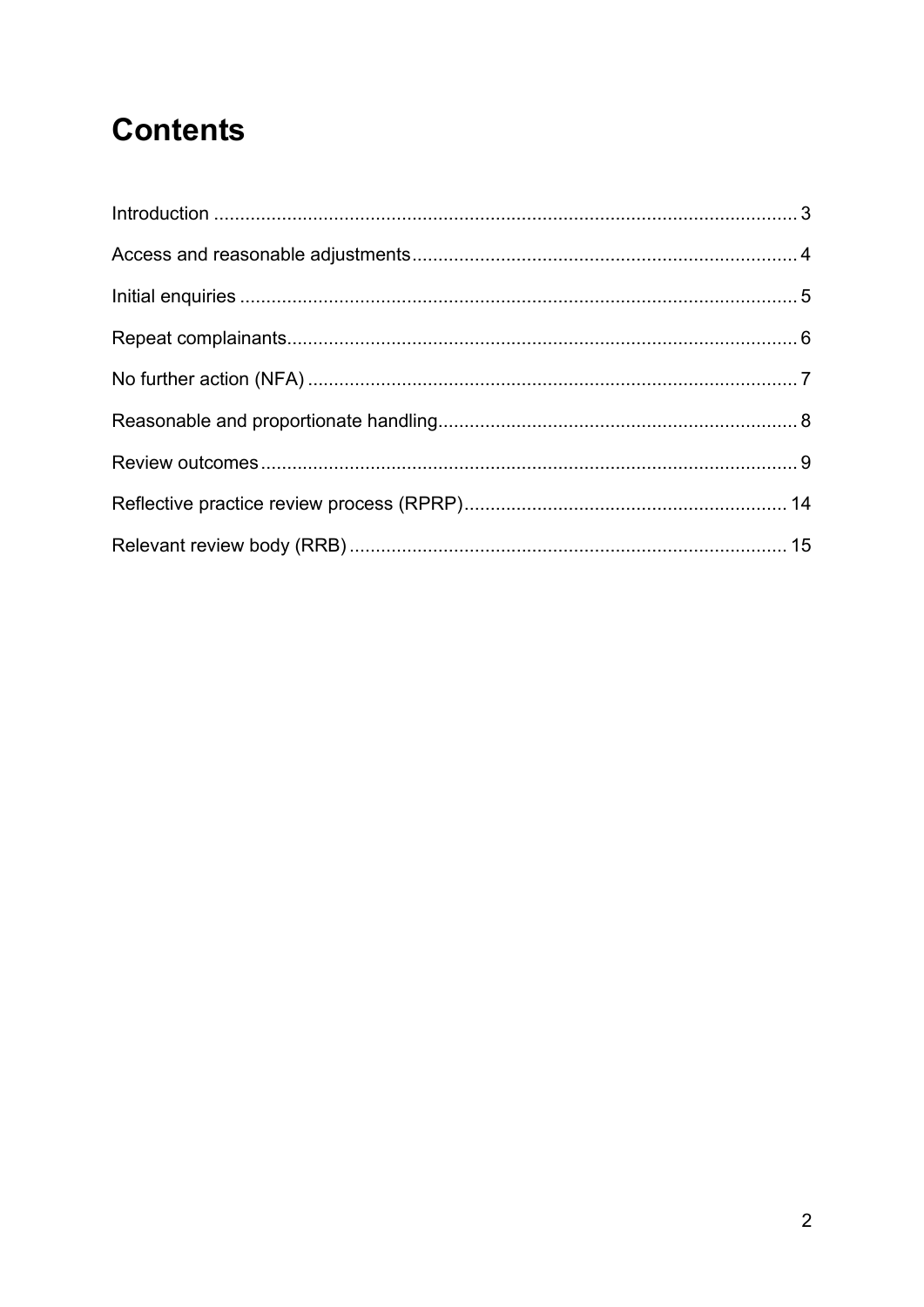# <span id="page-2-0"></span>**Introduction**

In Autumn 2021 the IOPC's Oversight team hosted review practitioner workshops on complaint and review handling. The questions included here reflect some of the most common types of questions that were asked during the workshops.

Initial responses were given when the questions were raised. But sharing the questions asked and discussed with all Local Policing Bodies (LPBs) and other policing stakeholders is an opportunity to encourage consistency and give insight on the issues raised by review peers.

The questions have been anonymised so they do not reflect any specific case, and some have been merged because the questions were similar in nature.

The replies reflect the initial conversations but some include additional context where it is beneficial to provide more information.

This information is correct as of May 2022.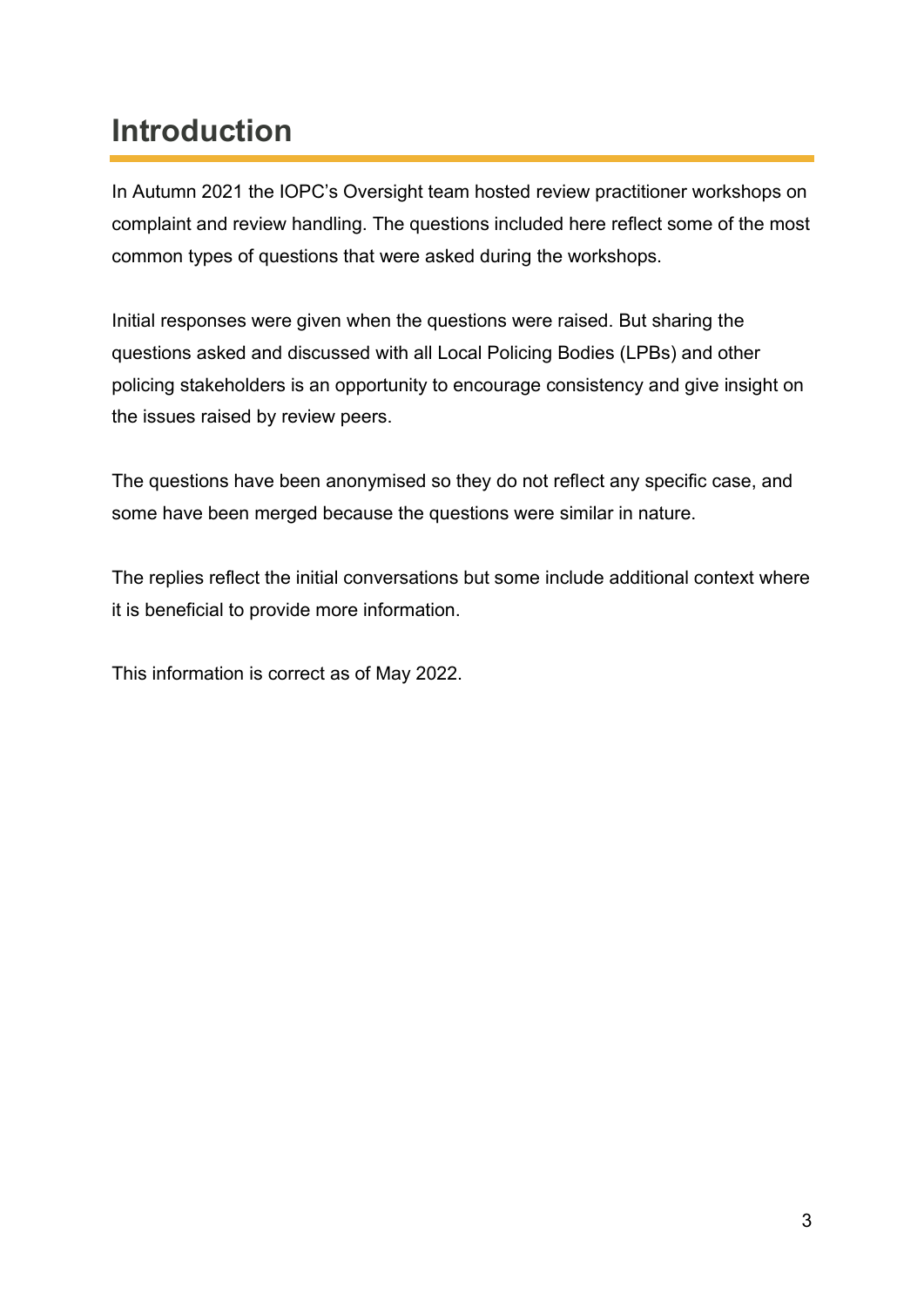# <span id="page-3-0"></span>**Access and reasonable adjustments**

## **1. Is there an expectation for translation services to be provided where a complainant's first language is not English?**

There is an obligation under the Equality Act 2010 to make sure the actions of any public body are not directly or indirectly discriminatory, although there is no legal requirement to translate documents or provide an interpreter for other languages, except where that language is Welsh.

It is reasonable to expect both forces and LPBs to consider the use of translation services if the complainant has limited or no command of English and they ask to communicate in the language of their choice. Providing such services may help to eliminate direct or indirect discrimination, advance equality of opportunity and foster good relations.

Handling of a complaint could potentially be deemed not reasonable and proportionate if translation services should have been used and were not put in place. The complainant may not have been given the opportunity to express themselves fully as part of the initial contact with the force. There is also a risk of the complainant's concerns and feelings being lost. Further information on accessibility to the complaints system is referred to in **Focus** issue 17 – [Access to the police complaints system](https://www.policeconduct.gov.uk/sites/default/files/Documents/Focus/Focus_17_February2020.pdf) and [December 21 issue of](https://www.policeconduct.gov.uk/sites/default/files/Documents/OversightBulletin/Oversight_Newsletter_December2021.pdf)  [the newsletter.](https://www.policeconduct.gov.uk/sites/default/files/Documents/OversightBulletin/Oversight_Newsletter_December2021.pdf)

**2. What responsibilities do we have to make adjustments when a complainant wishes to make a complaint but needs help? Does the responsibility depend on the seriousness of the complaint?**

There is an obligation under the Equality Act 2010 to make sure our actions are not discriminatory. Our responsibilities under the Act are not decided or affected by the seriousness of the complaint. Everyone has a right to access the system.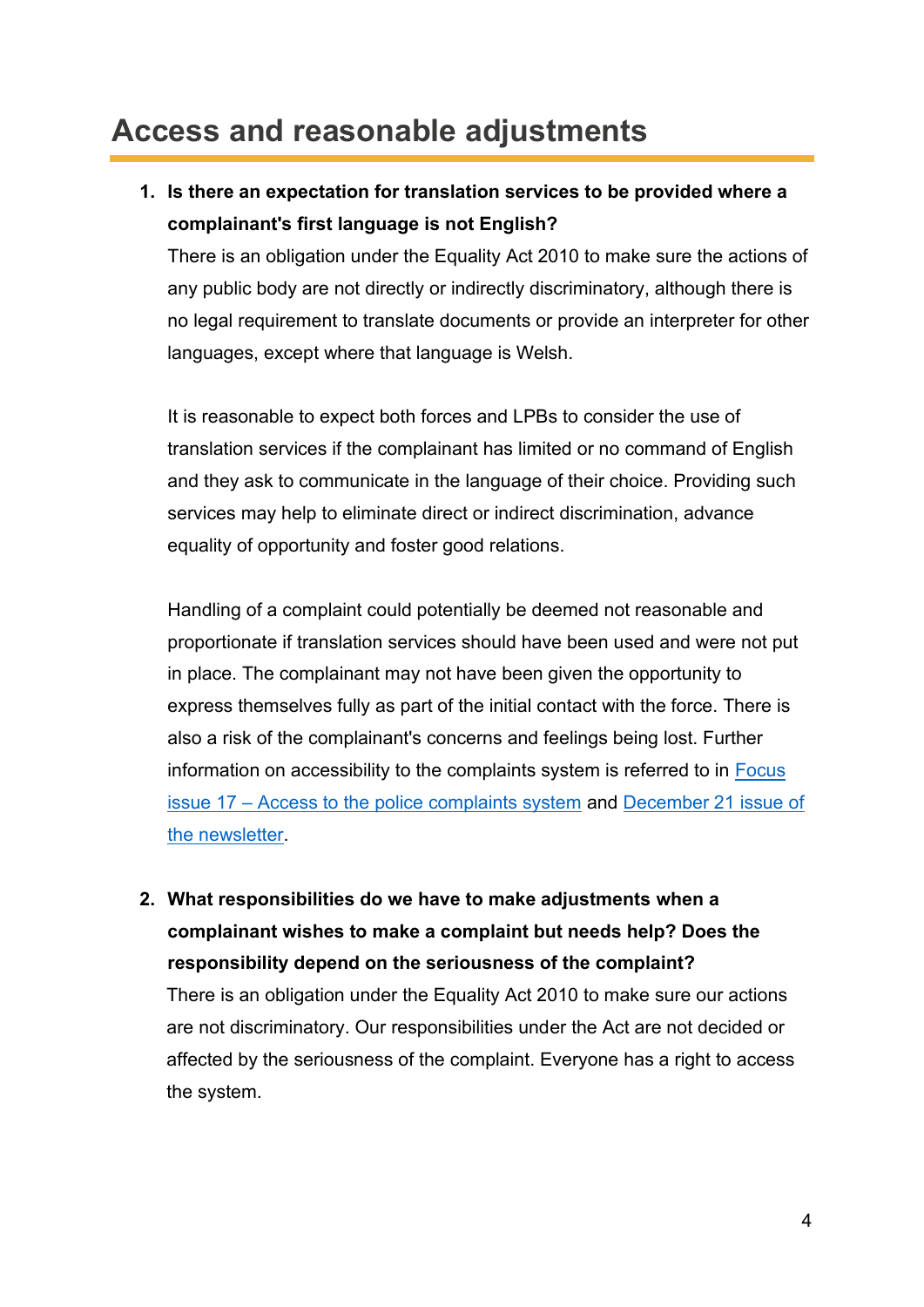It is essential we reflect the entitlements set out in the Ministry of Justice's Code of Practice for Victims of Crime and the aims of the Public Sector Equality Duty (PSED). While the PSED is proactive, there is no requirement to ask every service user if they need a reasonable adjustment. It is on a caseby-case basis, using discretion to judge when it is appropriate to ask the question.

When deciding whether an adjustment is reasonable, we should consider:   

- how effective the change will be in assisting disabled/neurodiverse people in general or relating to a particular service
- whether it can actually be done
- any costs involved
- if there is an alternative solution that will give the same outcome and be more cost effective
- organisation size and resources

Like the IOPC, both forces and LPBs should have a policy on reasonable adjustments to ensure legal obligations are met. [Focus issue 17](https://www.policeconduct.gov.uk/sites/default/files/Documents/Focus/Focus_17_February2020.pdf) provides guidance around this.

# <span id="page-4-0"></span>**Initial enquiries**

**3. When deciding who the relevant review body is, can the force take into account further information that becomes available as part of the complaint handling, or should it be based purely on the wording of the complaint alone?**

The assessment must be based upon the complaint alone, and not on the apparent merit of the allegations or with hindsight, once the complaint has been dealt with. It is important no investigative actions or potential outcomes are taken and/or considered when deciding who the relevant review body is. Only enquiries made with the complainant to fully understand the complaint should be considered.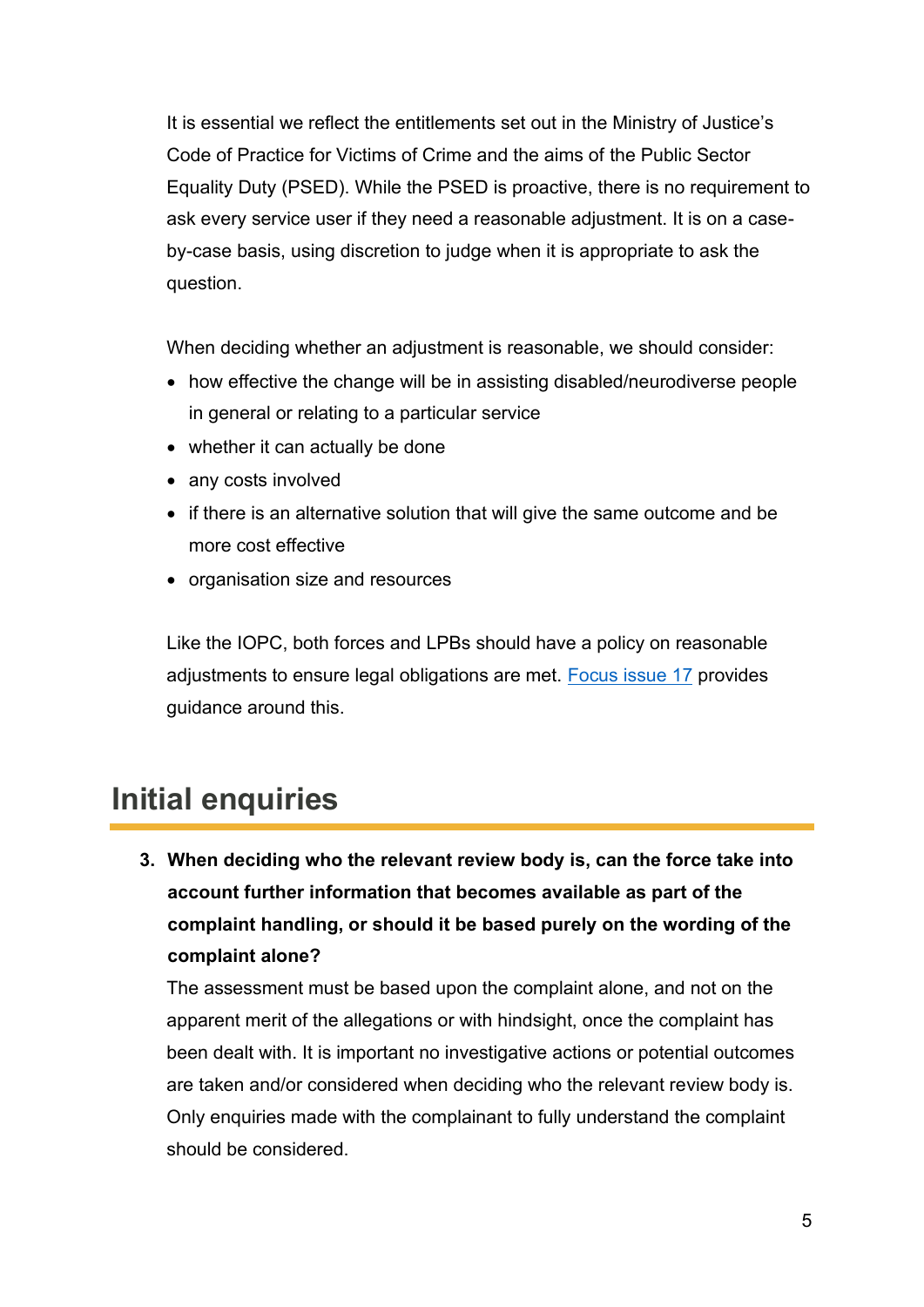To evaluate the complaint, the appropriate authority should focus on what is being alleged and consider the conduct being alleged within the complaint, and not any label attached to it.

For example, in response to an allegation of perverting the course of justice where no further information has been provided, it would be reasonable for the complaint handler to contact the complainant and find out how the officer is alleged to have perverted the course of justice. If the complaint handler clarifies the allegation is not regarding an action to alter the course of justice but something else, such as an officer not responding to an email, the appropriate authority can take this further information into account when deciding who the relevant review body would be.

## <span id="page-5-0"></span>**Repeat complainants**

**4. We often see cases where a complainant will repeatedly send in new allegations stemming from a matter previously recorded and addressed under Schedule 3 of the Police Reform Act 2002 and subject of a review. How should we deal with that? Is there an expectation complaint handlers should engage early with the complainant?**

If the complainant is making new allegations, they should be treated as such. Irrespective of who has made the complaint, how often or how many complaints have been made. Each complaint must be looked at in its own right and handled in a reasonable and proportionate manner.

The handling of each allegation very much depends on the circumstances of each case. For example, if a complainant raises a new allegation of corruption but does not explain in what capacity the officer is corrupt, even if it is linked to a previous complaint that has been dealt with, it would be reasonable for the complaint handler to make initial contact with the complainant. This would allow the complaint handler to obtain more information before deciding whether or not the complaint needs to be referred to the IOPC, and how the matter should be handled.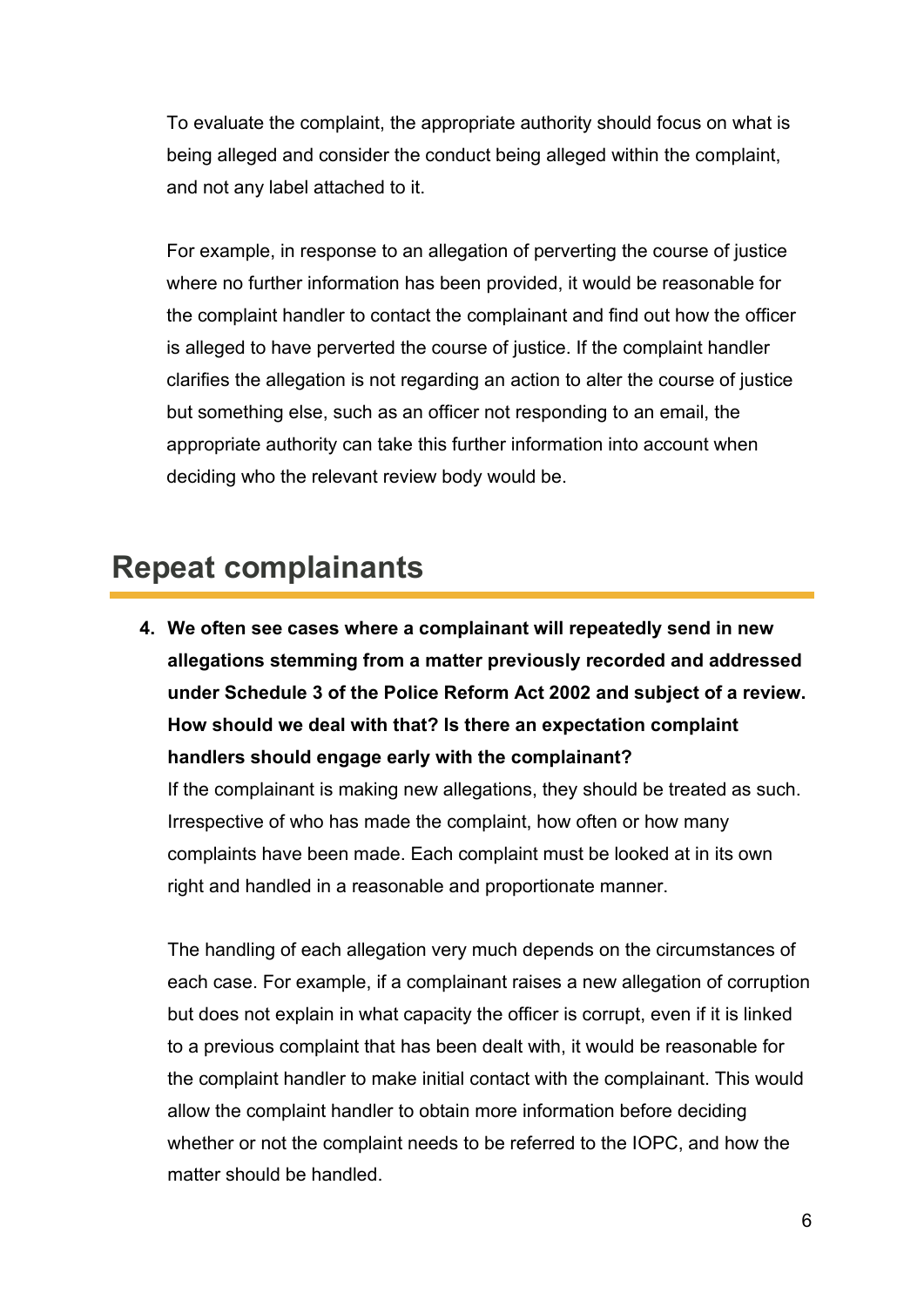You may also wish to consider putting in place a contact strategy should the contact from one individual become unduly time consuming.

## <span id="page-6-0"></span>**No further action (NFA)**

## **5. When does providing a no further action rationale go beyond reasons for not looking into a complaint and become the outcome to a complaint?**

As a reason for not looking into a complaint: the rationale for taking no further action should only be used when explaining why the complaint cannot be addressed. For example, it is the same complaint that was recorded and addressed previously and there are no new complaints; or it became clear after the complaint was recorded that the complaint is about a non-policing agency. In these circumstances you would expect the no further action decision letter to explain when and how the complaint was previously addressed or signpost the complainant to the relevant organisation.

As the outcome to a complaint: if the rationale addresses the incident or allegations and can explain whether the service received from the police was acceptable, then a decision whether the service level was acceptable or not should be provided. Further information on no further action decisions can be found in [Chapter 12 of the IOPC's Statutory Guidance,](https://www.policeconduct.gov.uk/sites/default/files/Documents/statutoryguidance/2020_statutory_guidance_english.pdf) Focus [issue 14](https://www.policeconduct.gov.uk/sites/default/files/Documents/Focus/Focus_14_January2021.pdf) and in the [FAQ section of the October 21 issue of the Oversight newsletter.](https://www.policeconduct.gov.uk/sites/default/files/Documents/OversightBulletin/Oversight_Newsletter_October2021.pdf)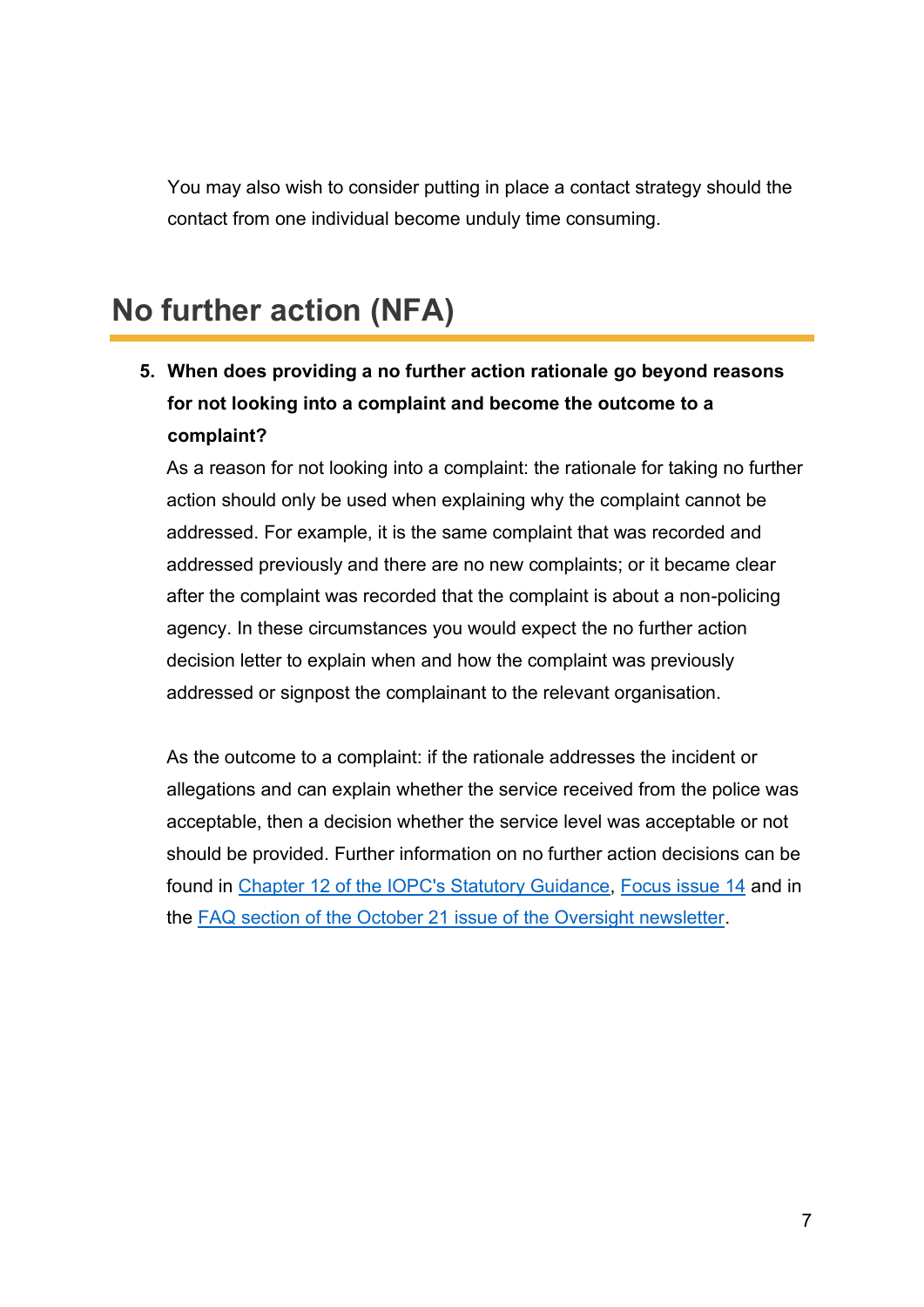# <span id="page-7-0"></span>**Reasonable and proportionate handling**

**6. Should I uphold a review when there has been no communication between the complainant and the force, other than the complaint itself?** While we would expect the force to make contact with the complainant to seek their views on how their complaint should be handled, the key consideration with any review is whether or not the *outcome* provided to the complainant is reasonable and proportionate.

If you consider lack of contact has impacted upon the handling and outcome of the complaint, this may be a reason to uphold the review. For example, the allegations within the complaint have not been understood by the complaint handler and this impacted the subsequent handling. Alternatively, if you consider lack of contact has not impacted the outcome provided to the complainant, you should not uphold the review on this basis. Instead, you may wish to raise this as an oversight issue with the force.

**7. When handling a review, to what extent would you expect the complaint handler to deal with every point made in a lengthy complaint letter?** A complainant may provide a detailed letter of complaint with background information about why they are complaining. It is important for the complaint handler to make initial contact with the complainant to agree what will (and will not) be looked at and addressed, and to manage the expectations of the complainant. If the complaint handler has reasons for not pursuing elements of the complaint, you would expect these reasons to be made clear to the complainant. This should be as part of their contact with the complainant during the course of the complaint handling.

The outcome letter to the complainant should also outline what was agreed with the complainant and which elements of the complaint fall within the complaint handling. If, when conducting a review, it is not clear what the elements of complaint are or what has been agreed with the complainant, you are advised to contact the complaint handler to check what initial engagement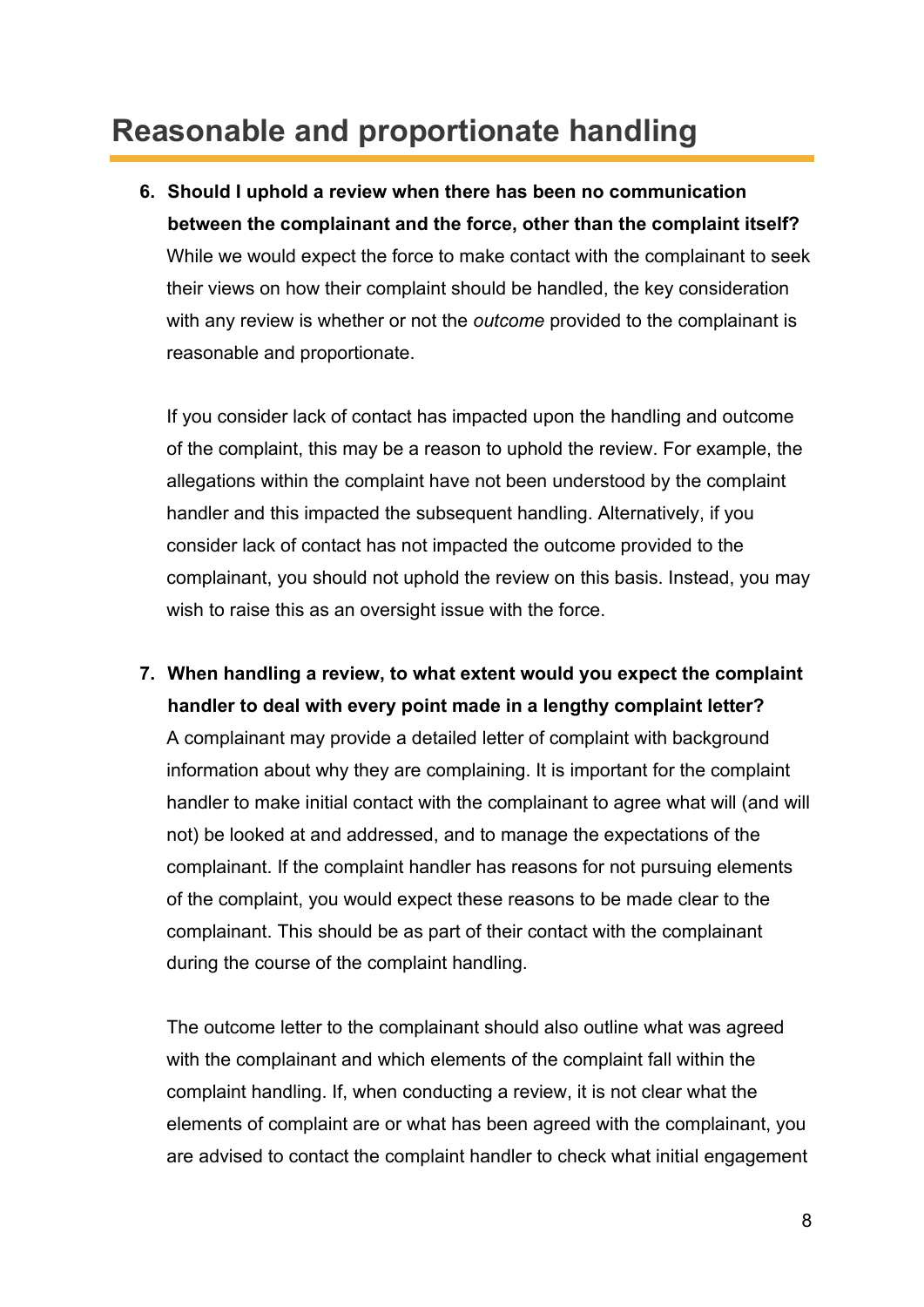there was and what evidence they have to support this. If elements of the complaint have not been addressed and there is no evidence to justify this, you should consider whether the missed allegations would impact on the outcome of the complaint being reasonable and proportionate. If they would impact on the outcome, the review should be upheld and the case returned for investigation or reinvestigation if it has already been subject of investigation.

## <span id="page-8-0"></span>**Review outcomes**

- **8. If I uphold a review and disagree with the decision made by the force, can the force change their records within Centurion to reflect this?** Yes. Centurion will record the original decision, but the IOPC would encourage the Centurion record to be updated with any review decision to ensure a complete record is retained. Refer to Centurion guidance or the system's owners/administrators for advice on how this should be done.
- **9. Sometimes it can seem disproportionate to uphold an 'other than by investigation' review, where further enquiries are necessary, and recommend the force conducts an investigation. In this situation can I recommend the complaint is handled other than by investigation again?**  Where a local policing body is the relevant review body and finds the outcome is not reasonable and proportionate, you can only:
	- recommend the appropriate authority refer it to the IOPC, if the complaint has not been previously referred
	- recommend the appropriate authority investigate the complaint
	- make a recommendation under paragraph 28ZA, Schedule 3, Police Reform Act 2002

It is a decision for the force to decide how extensive or proportionate the additional enquiries should be to complete the investigation.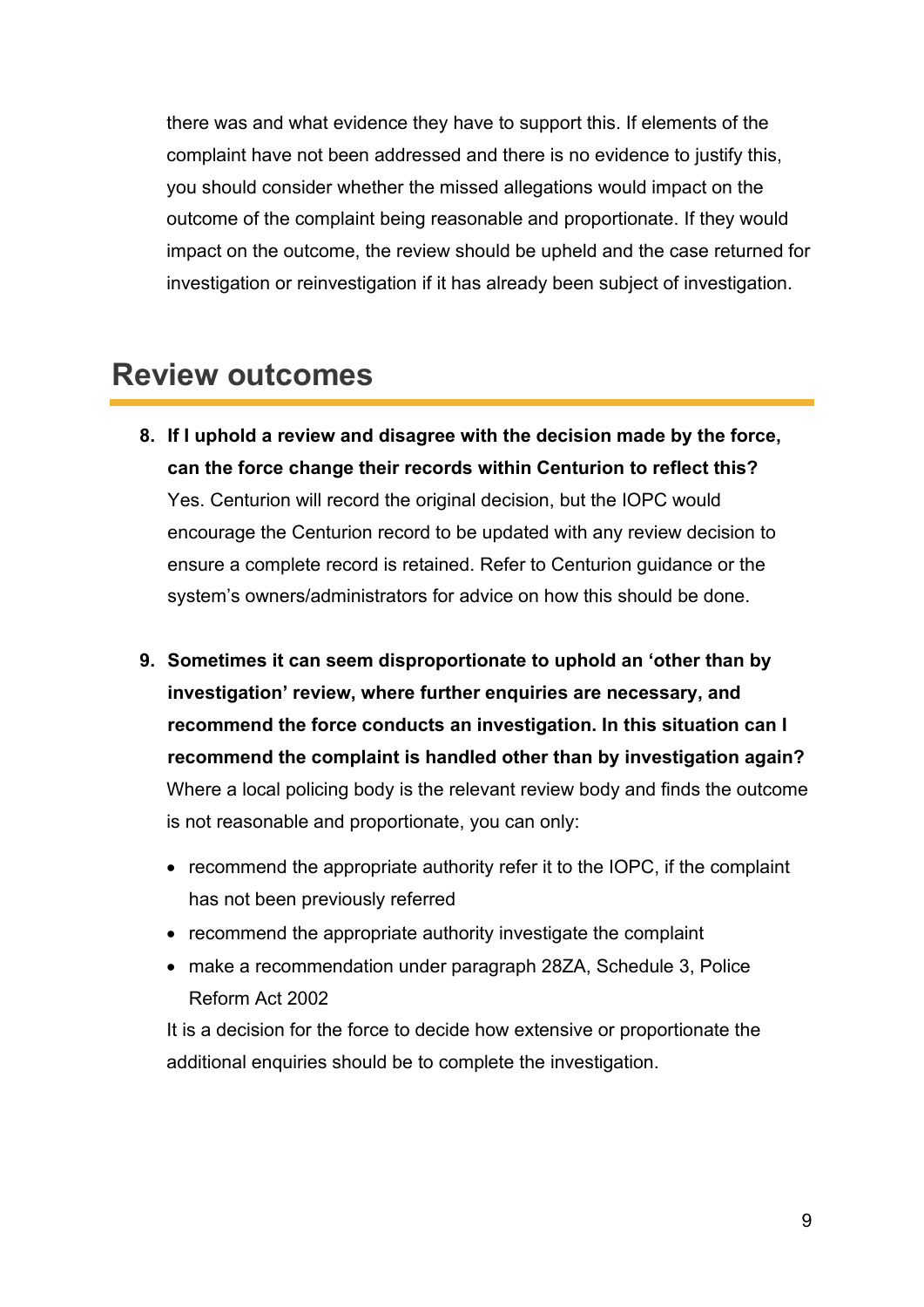#### **10.To what extent can I make a recommendation to remedy the dissatisfaction of a complaint?**

The benefits of the new legislation and being able to recommend a remedy under Paragraph 28ZA, Schedule 3, Police Reform Act 2002, is that it is flexible rather than prescriptive. It gives scope for appropriate, targeted and even novel remedies, apart from recommending compensation.

However, it is important any recommendations you wish to make are discussed with the force to make sure they are achievable. For example, there would be no benefit recommending the force consider the return of property if that property is evidence in ongoing criminal proceedings. You could, however, recommend the force consider regularly reviewing whether the property still relates to criminal proceedings and return it as soon as practical.

In addition to several examples outlined in Chapter 17 of the IOPC's Statutory [Guidance,](https://www.policeconduct.gov.uk/sites/default/files/Documents/statutoryguidance/2020_statutory_guidance_english.pdf) recommending a remedy could include the force considering a review of a process or policy, reviewing what information is held about a complainant to ensure its ongoing accuracy and, where appropriate, whether a third party such as social services have up to date information too. It could be to recommend the force consider a review of the risks to an individual and whether any further safeguarding measures can be put in place to protect a vulnerable individual.

**11.When completing a review and deciding the outcome should be reflective practice, would you refer to the reflective practice review process (RPRP) or learning in your correspondence?** It is important when you have arrived at your review decision that you are clear in your decision letters whether the outcome is reasonable and proportionate or not, including your rationale why you have come to that decision. If the outcome is not reasonable and proportionate, you should make it clear what recommendations you are making.

RPRP is a process to learn, reflect and, if necessary, put things right to stop the issue identified happening again. It is important the referral to RPRP and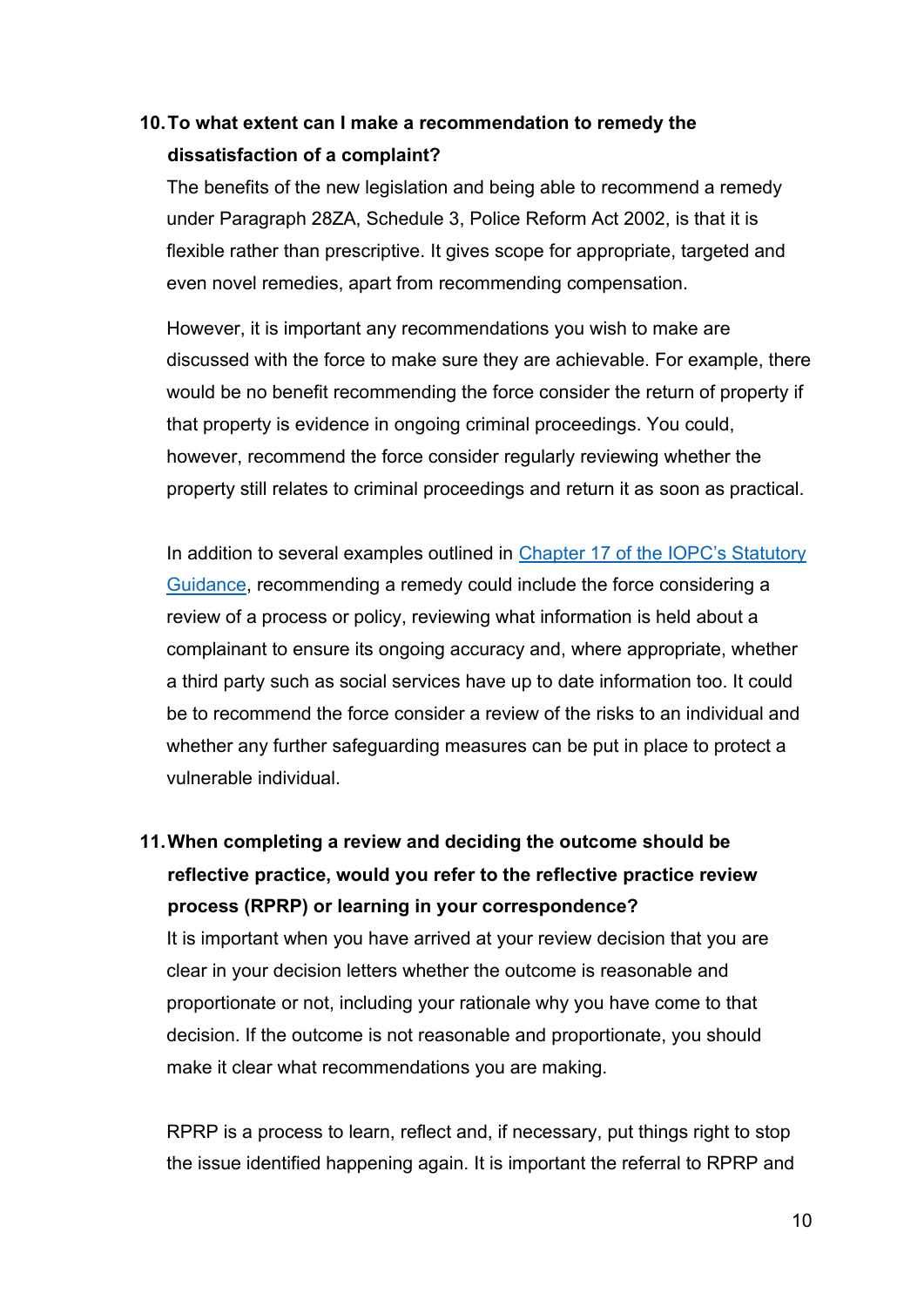the steps involved in the process are explained to the complainant in your decision letter. Jargon and technical language should be kept to a minimum. When a process such as RPRP is referenced, information should be provided to make sure the complainant understands what that means. Providing clarity at the outset can also influence the likelihood of receiving comebacks to your decision and having to address the matter further.

### **12.When completing a review, if the force has decided the service level provided was acceptable and I agree with this judgement as part of my review assessment, am I still able to uphold the review?**

Yes. There are some circumstances when you may agree the level of service initially provided was acceptable but consider that the overall outcome to the complaint was not reasonable and proportionate. For example, it may be the initial level of service was acceptable, but insufficient information about the outcome of the complaint was provided to the complainant, meaning they could not understand the outcome. You may uphold the review on this basis.

## **13.What are our review considerations when key information has not been shared with the complainant during the complaint handling which may have resolved their dissatisfaction?**

It is important to decide whether or not the outcome of the complaint could be understood by the complainant based upon the information provided. It is also important to establish whether or not the omitted information was assessed as part of the complaint handling, and if this information has the potential to alter the complaint outcome.

You should not uphold the review if you consider the outcome could be understood by the complainant and the missing information was assessed as part of the complaint handling and would not impact upon the outcome. However, you may wish to consider providing the missing information to the complainant, after checking with the appropriate authority. You can also consider raising this as an oversight issue with the appropriate authority.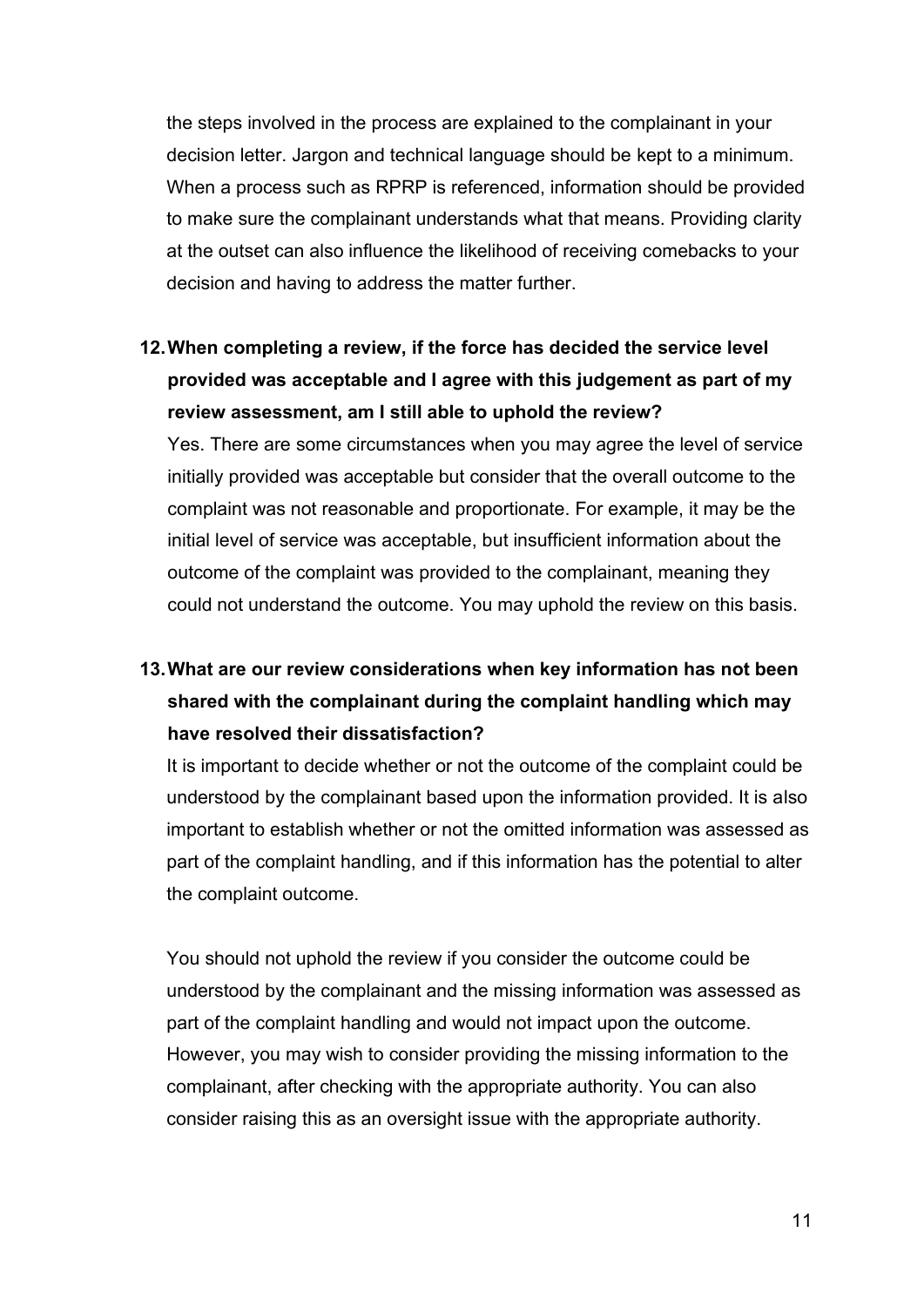The review should be upheld if you consider the outcome could not be understood by the complainant because of the missing information. Any reference to this missing information should be subject to the harm test (more information can be found in Regulation 35 of the 2020 [Police \(Complaints and](https://www.legislation.gov.uk/uksi/2020/2/regulation/35/made)  [Misconduct\) Regulations\).](https://www.legislation.gov.uk/uksi/2020/2/regulation/35/made)

**14.When completing a review, key evidence such as body worn video (BWV) or CCTV footage has been lost and is no longer available to consider as part of the review. Am I still able to reach a review decision?** Yes. You should still objectively weigh and consider any information you do have to reach a decision.

There may be occasions when instead of BWV, you will have the investigating officer's notes that detail their account of the footage. They may be a useful alternative as long as these notes are dated to reflect when the footage was watched. Caution should be exercised if there is little or no other evidence, as the notes are an interpretation of what was viewed rather than the original material. Occasionally, in situations like this, it may end up being one person's word against another's with no objective evidence available to support what took place. In these cases, you should make your review decision on whether the outcome provided to the complainant appeared reasonable and proportionate but explain the limitations of your review to the complainant.

You may wish to consider feeding this back to the appropriate authority and emphasising the importance of record keeping.

**15.I am finding complaint handlers are still referring to previous legislative processes in their letters, such as a right of appeal rather than right of review. The tone adopted within the outcome letter could be more empathetic. What can I do to address these issues?**

The key consideration should be whether or not the outcome provided to the complaint was reasonable and proportionate. However, if you become aware of issues that do not impact upon the complaint outcome but are instead areas of learning for the appropriate authority and/or individual complaint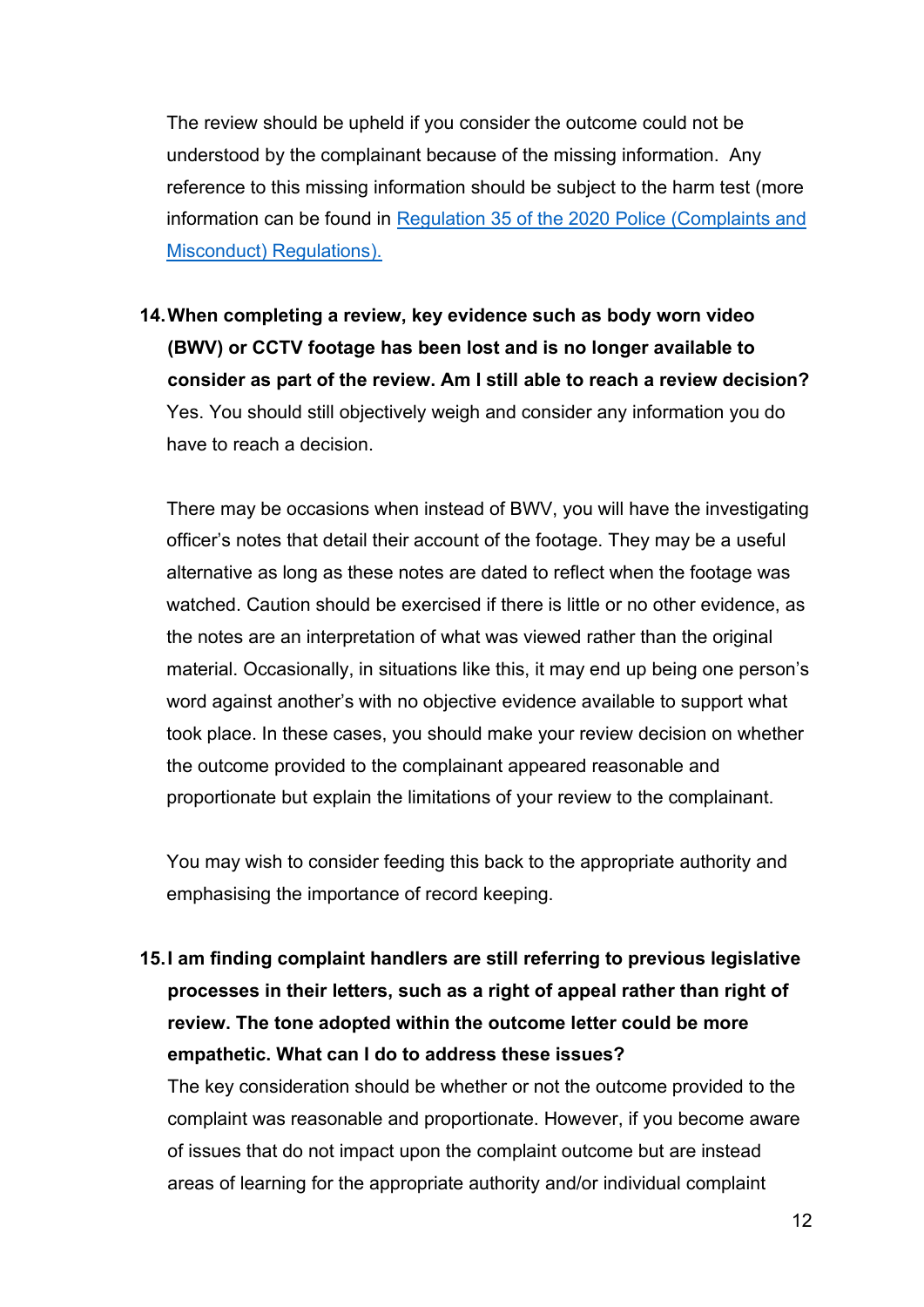handler, you should consider raising these as an oversight issue and providing feedback to the appropriate authority.

## **16.When completing reviews, I sometimes notice a complaint handler has favoured the officer's account over the complainant's account, despite no objective evidence available. What review considerations should I make when addressing this?**

You will need to consider whether or not this has impacted any decisions made by the complaint handler, and therefore whether or not there has been any impact on the outcome provided to the complainant. When conducting your review, you should consider all of the evidence available to reach an independent decision. You should consider upholding the review if you consider that the outcome has potentially been impacted. You may also consider raising this as an oversight matter with the appropriate authority and sharing your rationale with the complainant, as a means of being open and transparent.

If you do not consider the outcome of the complaint has been impacted, you still have the option of raising this as an oversight matter with the appropriate authority and sharing your observations with the complainant.

## **17.Would there still be a right of review if a complaint has been recorded but initial enquiries lead the appropriate authority to believe the complainant is ineligible to make a complaint, and they decide to take no further action?**

If a person is considered ineligible from the outset, the matter should not be recorded as a complaint, even if the person complaining requests it. There is no right of review [under the Police Reform Act 2002] against this decision. However, if the appropriate authority (AA) has recorded the complaint, the requirements of Schedule 3 apply and there is a right of review. The relevant review body would need to be satisfied the matter does meet the definition of a complaint, as referred to in Section 12 of the Police Reform Act (PRA) 2002, in order for the review to proceed. If they deem it does not fit the criteria, then they would consider the review invalid, as the PRA does not apply.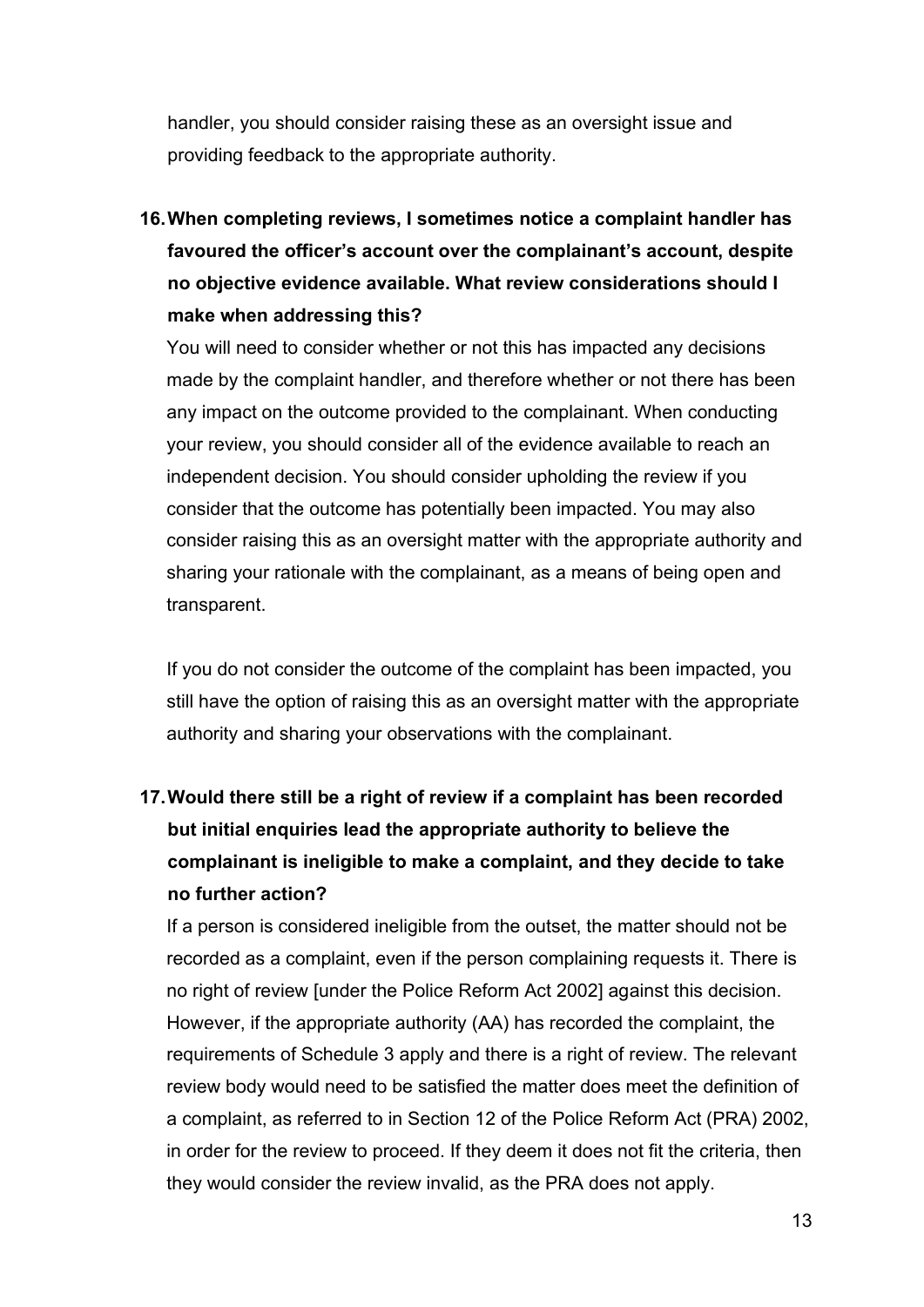The relevant review body should provide an appropriate explanation to the complainant, detailing why the review is considered invalid and cannot proceed. Conversely, if the relevant review body is satisfied the matter meets the definition of a complaint, they should assess and uphold the review in respect of any allegations that the complainant is considered eligible to make.

## <span id="page-13-0"></span>**Reflective practice review process (RPRP)**

#### **18.RPRP is an outcome, so why am I seeing reflective practice also referred to as a process, when reviewing a case?**

There are two types of reflection. The first is RPRP, defined within the legislation as the outcome of a complaint handled otherwise than by investigation (OTBI) or by investigation and the outcome of a conduct matter that has been investigated.

The other is 'reflective practice techniques' and is a method of handling a complaint dealt with by OTBI. Reflective practice techniques look and feel very similar to the formal RPRP. Line managers can ask their staff to reflect at any point during this process and are encouraged to use reflection techniques as part of daily learning and improvement. The College of Policing has resources available on its website for reflective practice and our guidance can be found in [Focus issue 14.](https://www.policeconduct.gov.uk/sites/default/files/Documents/Focus/Focus_14_January2021.pdf)

Where a review handler is considering upholding a review and recommending RPRP as an outcome, it is important to make enquiries with the force to establish if 'reflective practice techniques' were already used and if so, request evidence of this. As the processes are very similar, there would be little benefit in recommending the officer reflects a second time around.

Similarly, when considering RPRP as an outcome, it is important to check if the matters concerned were previously addressed in this way. RPRP and reflective practice techniques are appropriate for addressing one-off issues or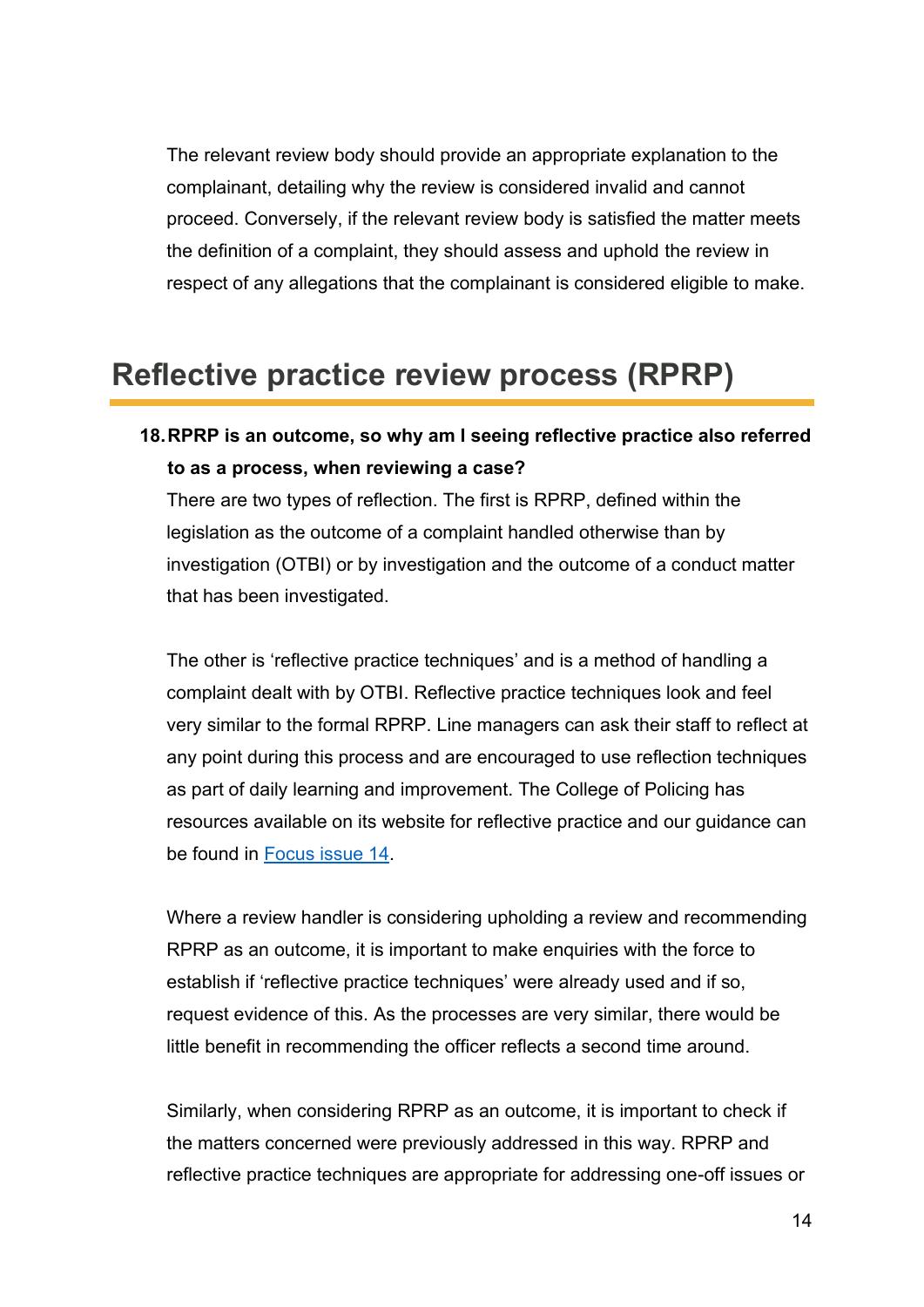instances where there were limited previous attempts to address any emerging concerns around performance.

**19.Can an officer refuse to engage in RPRP if it has been recommended as part of the review decision?** 

RPRP is available to handle low level conduct, mistakes or performance issues that can be handled more proportionally and constructively. It is designed to be non-adversarial with officers taking responsibility for their actions. Emphasis should not be on apportioning blame, but to learn and develop through reflection. As such all parties must be willing to listen, to reflect and to take meaningful action to learn lessons. If an officer refuses to engage with the process, the matter should be referred back to the AA for assessment. This could include dealing with the matter as a performance issue.

# <span id="page-14-0"></span>**Relevant review body (RRB)**

**20.Should all discrimination complaints be referred to the IOPC automatically, and should the relevant review body be the IOPC for all subsequent reviews?**

No, not all complaints of discrimination meet the criteria for mandatory referral. There is a two-part test which must be applied when assessing such complaints:

- I. Whether the conduct complained of constitutes a criminal offence or behaviour which is liable to lead to disciplinary proceedings, and
- II. which, in either case, is aggravated by the [alleged] discriminatory behaviour on the grounds of one of the characteristics the Equality Act 2010 protects.

If the complaint does not meet both parts of the test, then it will not meet this part of the mandatory referral criteria. The force would be expected to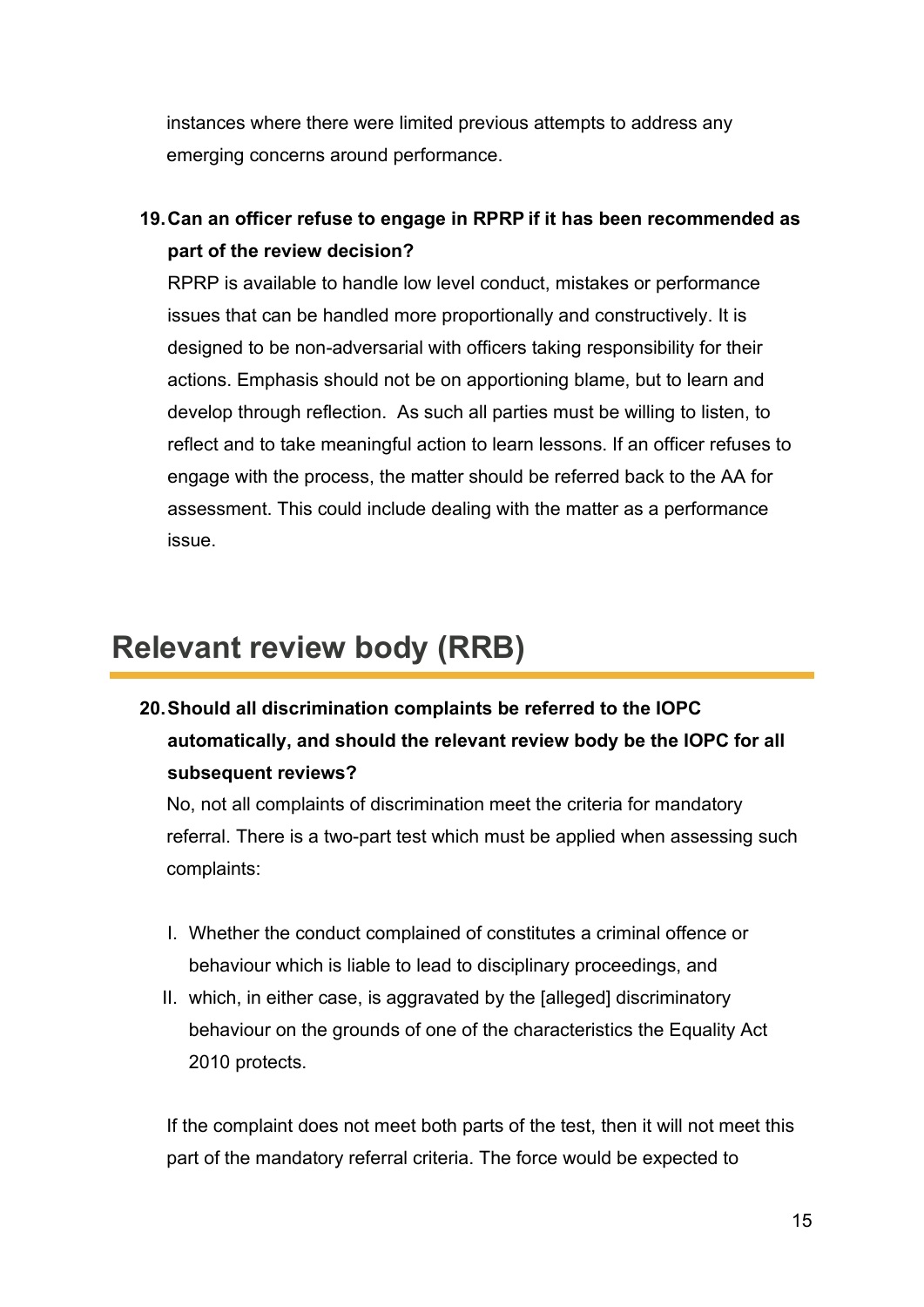consider whether any other parts of the mandatory referral criteria apply before deciding whether it needs referring or not and who the relevant review body would be. [Chapter 9 of the IOPC's Statutory guidance](https://www.policeconduct.gov.uk/sites/default/files/Documents/statutoryguidance/2020_statutory_guidance_english.pdf) provides more information on the referral criteria and [Focus issue 19](https://www.policeconduct.gov.uk/sites/default/files/Documents/Focus/Focus_19_January2021.pdf) provides more information on the relevant review body assessment.

- **21.We have received two complaints arising from the same incident and involve allegations being made against non-chief officer staff and the chief officer. Who is the relevant review body for these complaints?**  As outlined in legislation, the IOPC is the relevant review body where:
	- i. the appropriate authority is a local policing body
	- ii. the complaint is about the conduct of a senior officer (an officer holding a rank above chief superintendent)
	- iii. the appropriate authority is unable to satisfy itself, from the complaint alone, that the conduct complained of (if it were proved) would not justify the bringing of criminal or disciplinary proceedings or would not involve an infringement of a person's rights under Article 2 or 3 of the European Convention on Human Rights
	- iv. the complaint has been, or must be, referred to the IOPC
	- v. the IOPC is treating the complaint as having been referred
	- vi. the complaint arises from the same incident as a complaint falling within iiv
	- vii. any part of the complaint falls within ii-v

Therefore, when considering the relevant review body test in these circumstances, as one of the complaints is about the conduct of a senior officer (ii) and the second complaint arises from the same incident (vi), the relevant review body for both complaints would be the IOPC.

**22.Who should be the relevant review body for a matter previously looked into and where the complainant now alleges the officers have lied, but no further information has been provided or sought? The allegation of**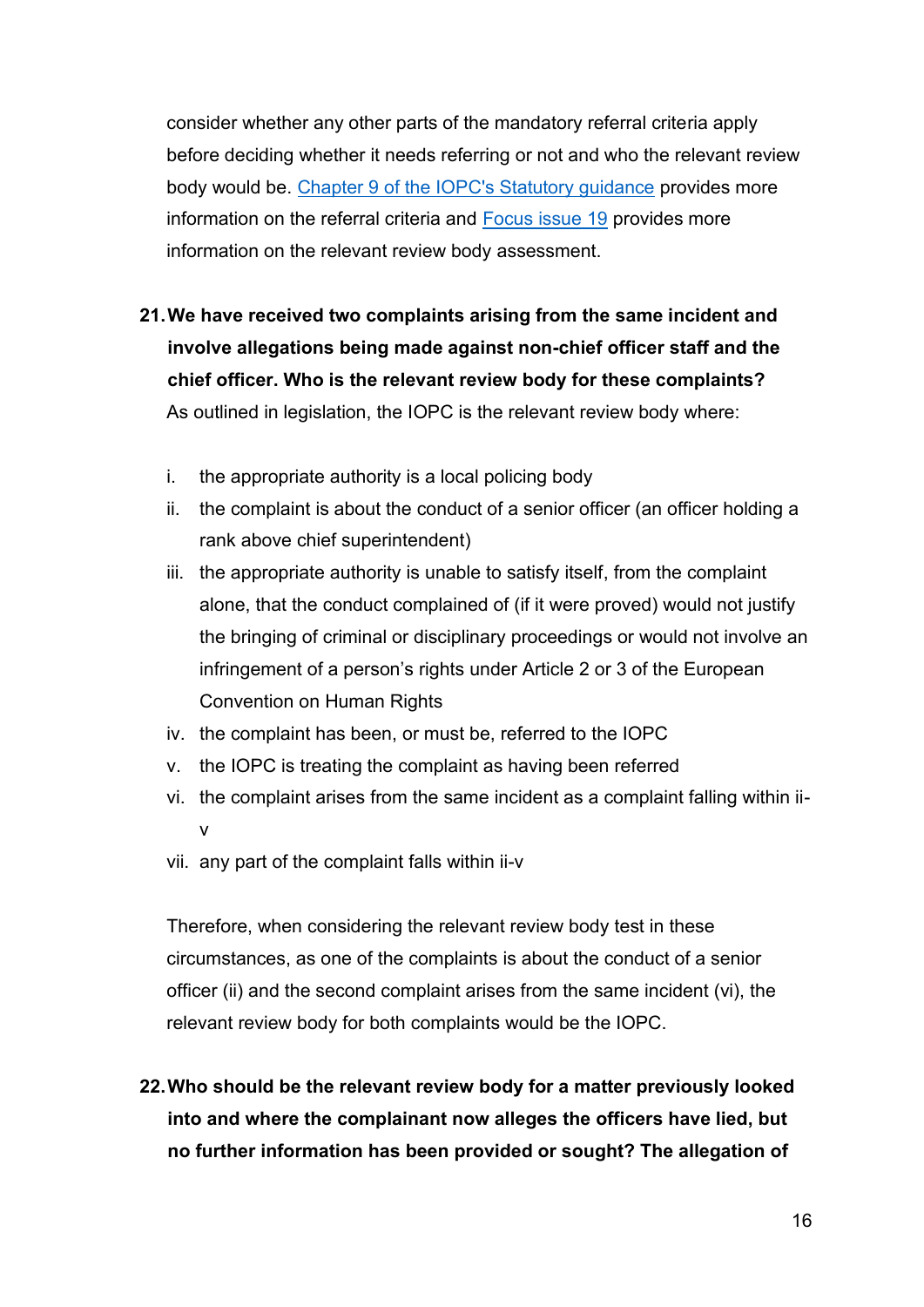#### **lying suggests dishonesty, so would the IOPC be the relevant review body?**

No, not necessarily. You should expect that, where no additional information is provided other than 'the officers have lied', the complaint handler has contacted the complainant to understand in what context the officer/s are alleged to have lied. Early engagement would be needed to establish whether the allegation of lying meets the criteria for serious corruption, or whether it is something more minor. This will assist in deciding whether the complaint fits the mandatory criteria for referral or not.

If the complaint is vague, no engagement has been made with the complainant and there is no context on which the complaint is based, then the relevant review body assessment should be made on the conduct alleged in the complaint.

If, however, the allegation of lying is made only when a review is submitted, the review handler would not be able to take the new allegation into consideration as the allegation was not made and recorded as part of the original complaint and has not been considered during the course of the complaint handling. Any such allegation would need to be handled as a new complaint.